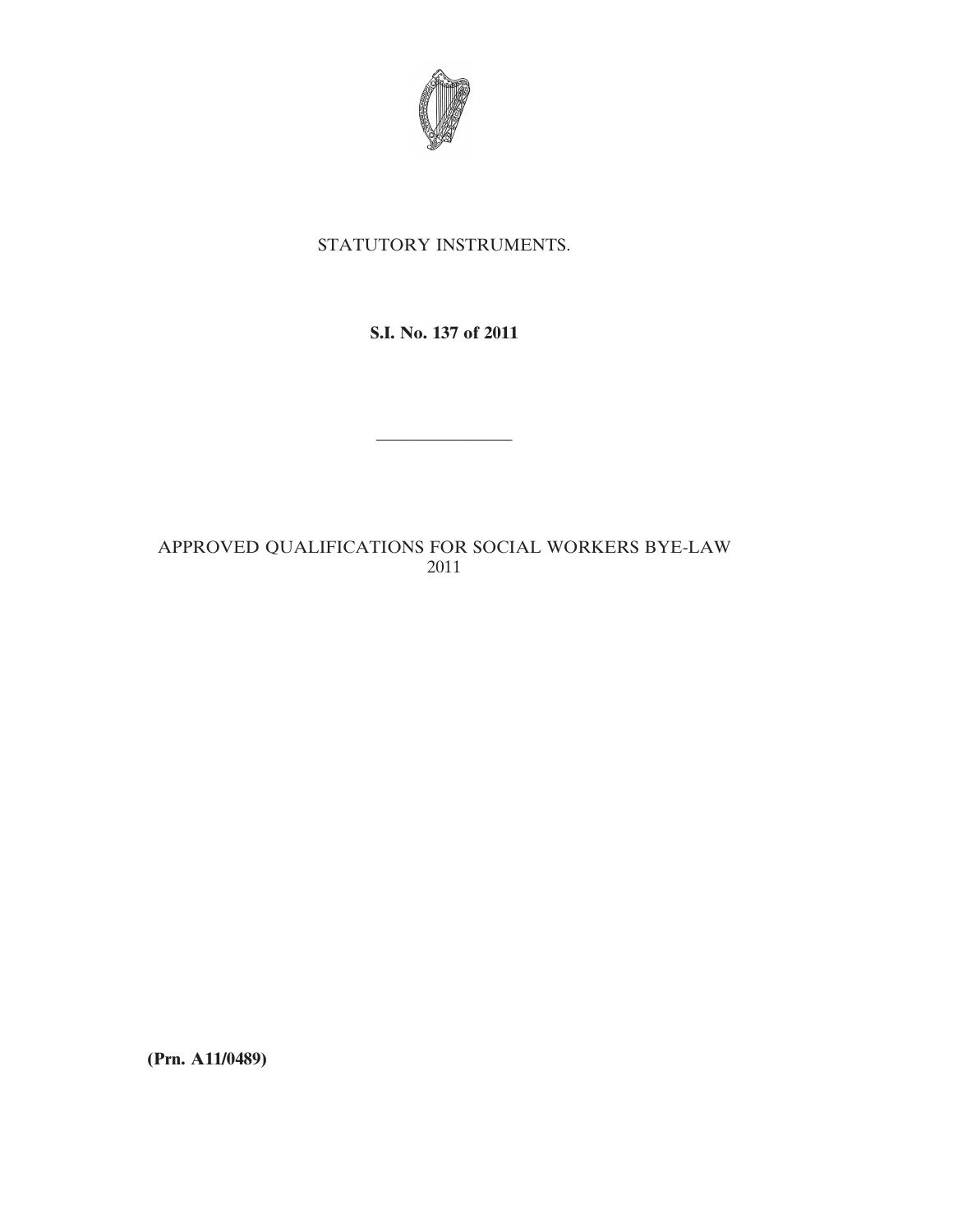#### APPROVED QUALIFICATIONS FOR SOCIAL WORKERS BYE-LAW 2011

The Social Workers Registration Board, in exercise of the powers conferred on it by section 31 of the Health and Social Care Professionals Act 2005, with the approval of the Health and Social Care Professionals Council, hereby makes the following bye-law:

1. (1) This bye-law may be cited as the Approved Qualifications for Social Workers bye-law 2011.

(2) This bye-law comes into operation on 29 March 2011 and remains effective until revoked or revised by the Social Workers Registration Board.

(3) In particular, and without prejudice to its right to review bye-laws at any time, the Social Workers Registration Board may revise this bye-law upon or following the dissolution of the National Social Work Qualifications Board, in order to review the qualifications that ought be approved for the purpose of section 38(2)(*a*) of the Health and Social Care Professionals Act 2005, and to allow the proper implementation of Part 5 of the Act of 2005.

2. Part 5 of the Health and Social Care Professionals Act 2005 has not been commenced to date by the Minister for Health and Children.

3. The National Social Work Qualifications Board, in exercise of the powers conferred on it by paragraph 5(*d*) of Statutory Instrument Number 97 of 1997 has advised the Social Workers Registration Board as to which courses provided in the State have been recognised by the Social Workers Registration Board for the purpose of awarding a National Qualification in Social Work.

4. The qualifications arising from the courses recognised by the National Social Work Qualifications Board for the purpose of awarding a National Qualification in Social Work are:

- (1) Master of Social Work, University College Cork;
- (2) Postgraduate Diploma in Social Work Studies, University College Cork;
- (3) Masters of Social Science (Social Work), University College Dublin;
- (4) Graduate Diploma in Social Work, University College Dublin;
- (5) Masters in Social Work, University of Dublin, Trinity College;

*Notice of the making of this Statutory Instrument was published in "Iris Oifigiúil" of* 8*th April*, 2011.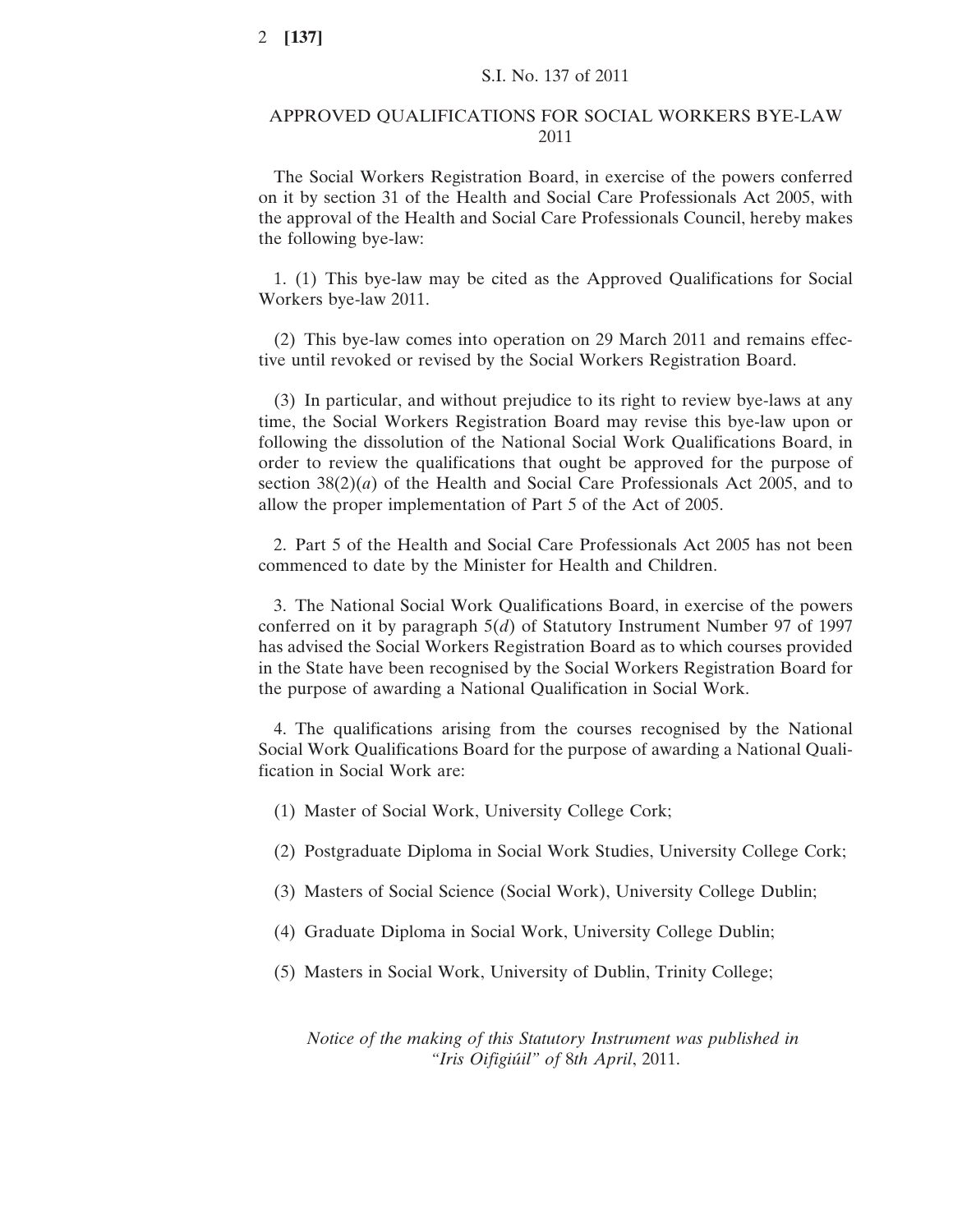(6) Postgraduate Diploma in Social Work, University of Dublin, Trinity College;

(7) Masters in Social Work, National University of Ireland Galway;

(8) Bachelor of Social Work, University College Cork;

(9) Bachelor in Social Studies, University of Dublin, Trinity College.

5. For the purposes of section  $38(2)(a)$  of the Health and Social Care Professionals Act 2005, the same qualifications are, for the time being, approved as attesting to the standard of proficiency required for registration.



GIVEN under the seal of the Social Workers Registration Board, 29 March 2011.

SUZANNE QUIN, Chairperson, Social Workers Registration Board.

CORMAC QUINLAN, Member, Social Workers Registration Board.